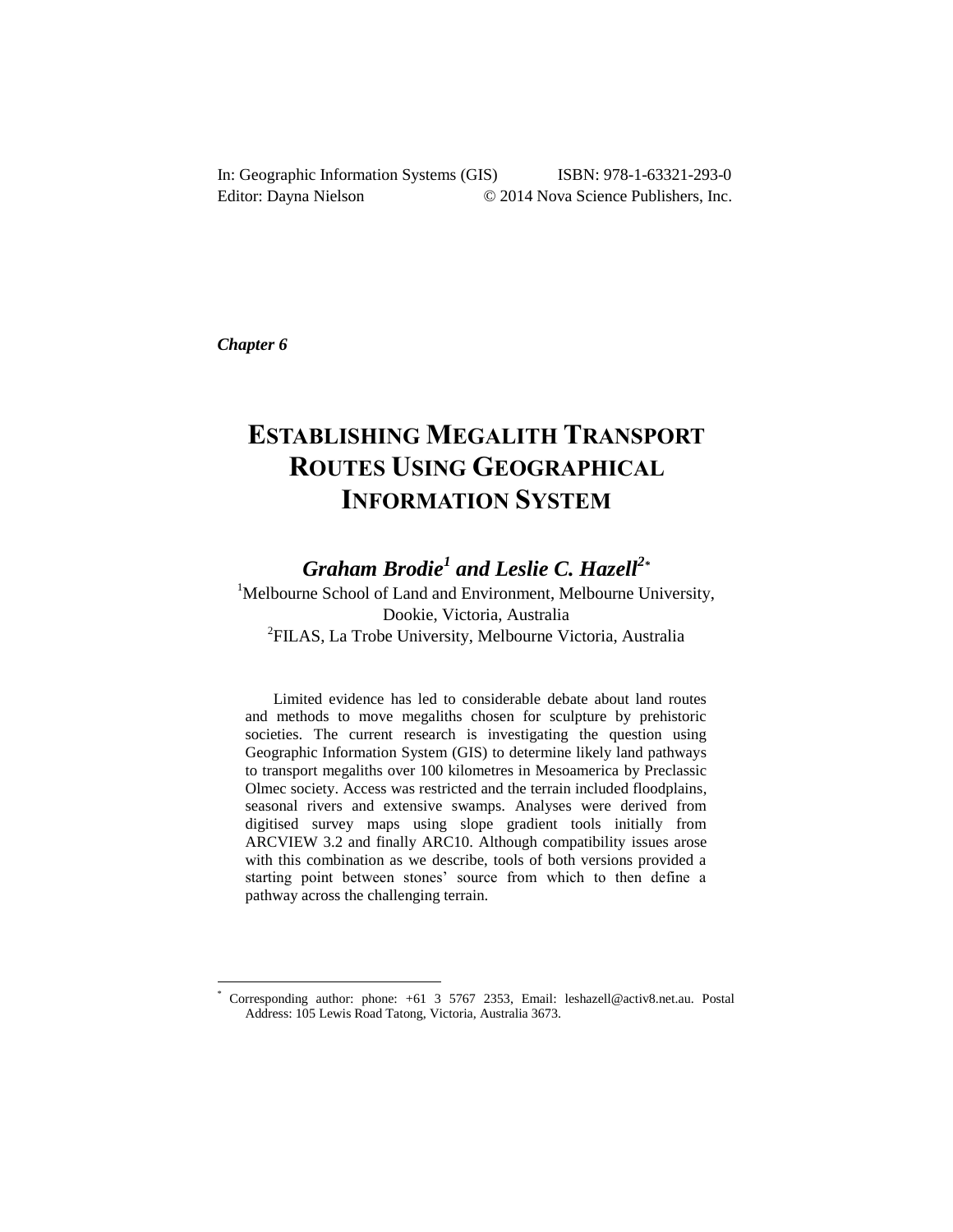#### **INTRODUCTION**

The study by archaeologists of large stone or megalith transportation by prehistoric societies is often restricted by limited physical evidence. The known evidence will frequently show the stones were retrieved over long distances, across difficult and variable terrain. These considerations influence the transportation methods that could have been employed, the routes used and the time needed to complete these tasks. Most transportation efforts are affected by seasonal restrictions and manpower availability.

These considerations impose the need to manage, collate and analyse extensive spatial data sets to establish starting points for the archaeological investigation. Further analysis may then be possible using other methodologies and information sources. These analyses would include replication experiments, ethnographic observations and environmental data linked by mathematical models. All megalith transportation efforts are constrained by slope gradient limitations, which define viable movement of stones. Analysis of environmental factors using Geographic Information Systems (GIS), incorporating human physiology capability and slope gradient analysis as a constraint allows viable transportation routes to be identified. This paper describes how we established a database, applied the GIS analysis, while identifying its limitations and compatibility concerns between early analysis and those that followed.

The study of megalith transport in ancient societies provides an insight into various elements of these societies such as the necessary economies to support this activity and the relationship between the sculpture and political or hierarchical status of individuals within the society.

Replication experiments are often limited to specific examples (Cyphers, 2006, Richards and Whitby, 1997) and so require a methodology that can be used to synthesize relevant factors. Establishing how the transportation was done and where, is often the subject of considerable debate hence the use of slope gradient analysis to define both method and routes is important.

In theory massive weights can be moved by manpower alone; however in reality these loads are limited by the hauling teams' ability to co-ordinate their power. Richards' experiment (Richards & Whitby, 1997) suggested in theory 200 persons were needed for a 40 tonne stone to be moved uphill on a gradient of 1 in 20. In practice 130 people were used, while only 60 were needed for downhill hauling or control (Richards and Whitby, 1997).

The experiment described by Richards & Whitby, (1997) concluded that progress of approximately 1 km per day on level ground can be expected.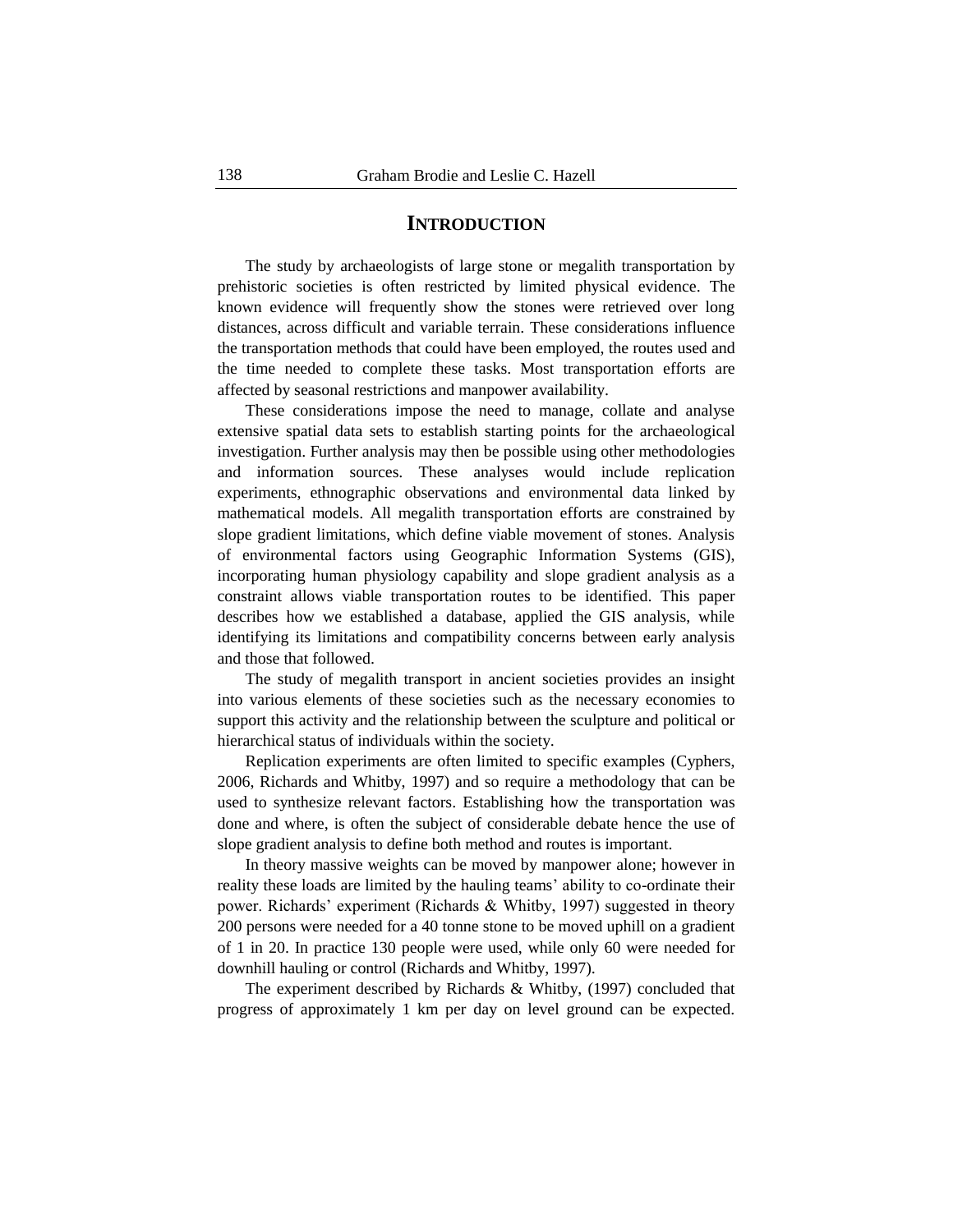These data, together with ethnographic sources (ArchaeoNews, 2004, Harmon, 2005, Mladjov and Mladjov, 1999, Van Tilburg, 1995) and other sources (Royal Engineers, 1960, Royal Engineers, 1952) were used in conjunction with GIS slope analysis during this study. The following section describes the GIS research methodology associated with the megalith transport research. Analyses are detailed and conclusions outline its application to Olmec megalith transport and issues arising from this approach using GIS.

## **OLMEC COLOSSAL HEADS AND THEIR MEGALITH TRANSPORT**

The Olmec are often referred to as the "Mother Culture" a title that is debated. This society held a sphere of influence some 200 kilometres long and 80 kilometres wide (125 x 50 miles) known as the "heartland", At its centre during a period between 1200-900BC known as the Preclassic was the San Lorenzo (SL) Plateau, the political hub of the period. Situated some 60 kilometres (38 miles) from the Gulf of Mexico, the SL Plateau is a partly man made ridge around 1200 metres long and rising some 45 metres above the extensive floodplains and swamplands, characteristic of the Rio Coatzacoalcos Basin. Its position and elevation make the plateau a dominant feature over this area, underwritten by the agriculturally productive floodplains that supported the general population and its hierarchy comprising artisans and rulers.



Photo Leslie C. Hazell.

San Lorenzo Head 1; Xalapa Museum of Anthropology.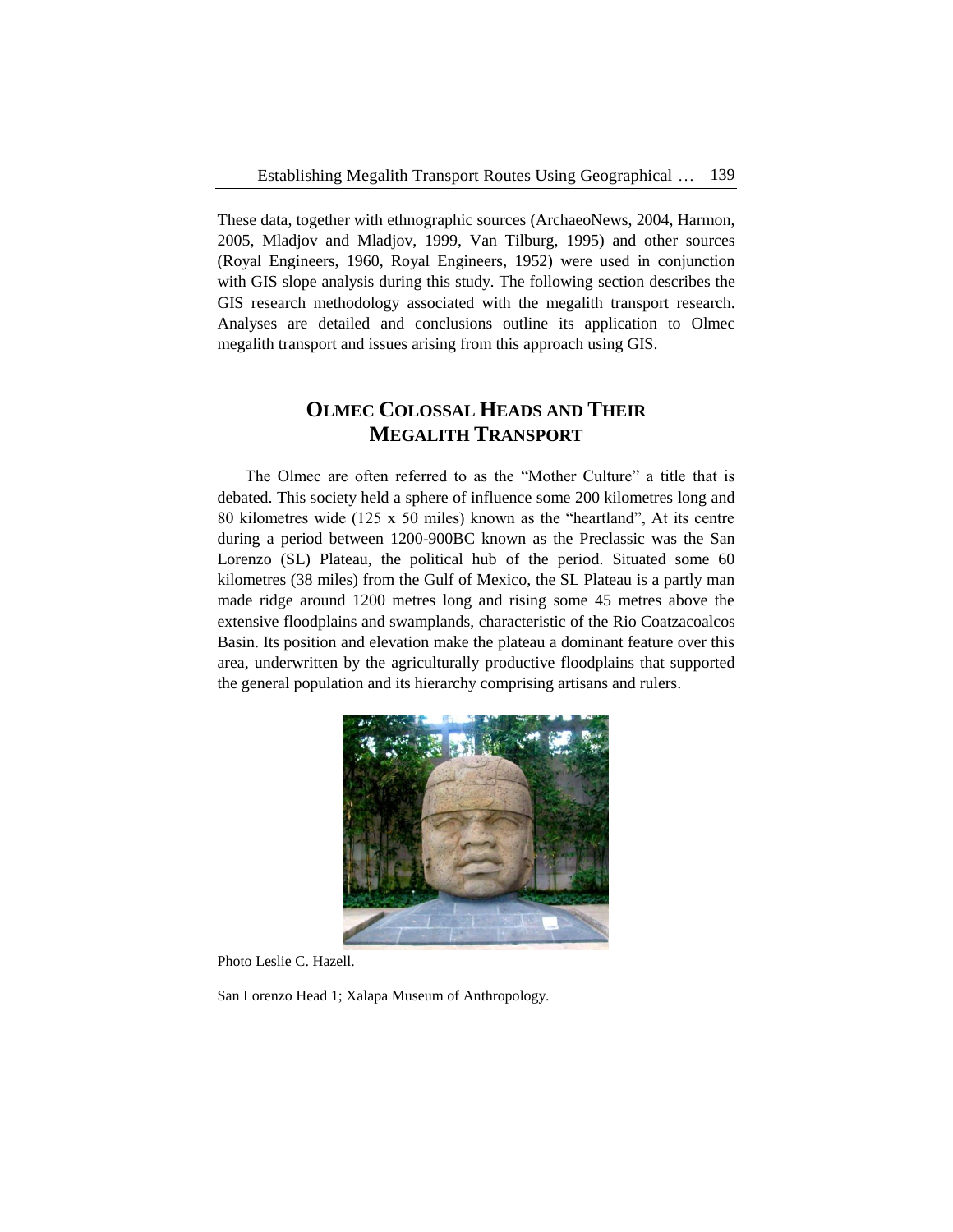Of the eighteen known Colossal Heads attributed to the Olmec, ten heads were found on the San Lorenzo Plateau and these weigh between six tonnes and 25 tonnes. They vary in height between one and a half metres to nearly three metres. Their circumference varies from just over three metres up to nearly six metres (Clewlow, et al., 1967). Their source is accepted as being from or near Cerro Cintepec in the foothills of the Tuxtla Mountains (Williams and Heizer, 1965). The straight line distance is around 80 kilometres or 50 miles with swamps, flood plains and many rivers that must be crossed.

At least one head is believed to have been a reused altar stone (Porter, 1989). The heads are noteworthy for their broad noses, short faced styles and having a flat backed form. The latter observation may be a clue to the method of transport as striations are visible, and such marks could be caused by direct contact with the ground, conversely these may be created by sculptors (Clewlow, et al., 1967).

A study using and testing various parameters essential for viable transport concluded that water routes would not be viable due to environmental, watercraft and crew capability limitations (Hazell, 2013, Hazell, 2011). These uncertainties indicate the difficulties of conflicting evidence and the need for robust data analysis of transport routes and methods. Many other smaller stones were moved and used in other sculptures, but the size and mass of the Heads makes their retrieval over such a distance and challenging terrain logistically complex. The GIS analyses, as shown in the various figures, indicated viable corridors that would avoid most river crossings, swamps and adverse gradients. Further analysis suggested that land transport was viable by using a direct contact dragging process as soil bearing capacity of dominant soils was adequate even in the vicinity of floodplains (Hazell, 2011). The known technology of the Olmec indicated their willingness and capacity to construct causeways to overcome problems associated with the floodplains (Cyphers, 1997).

## **MEGALITHIC TRANSPORT BY LAND**

While slope analyses formed an important part of the investigation, identifying viable land routes had to include the avoidance of wide or fast flowing rivers, flood plains and swamps. Gradient is a major constraint when hauling megaliths uphill or while maintaining control during descents, as ethnographic records and replication experiments clearly describe (Dillon, 2004, Heyerdahl, 1958, Richards and Whitby, 1997). Arguably, significant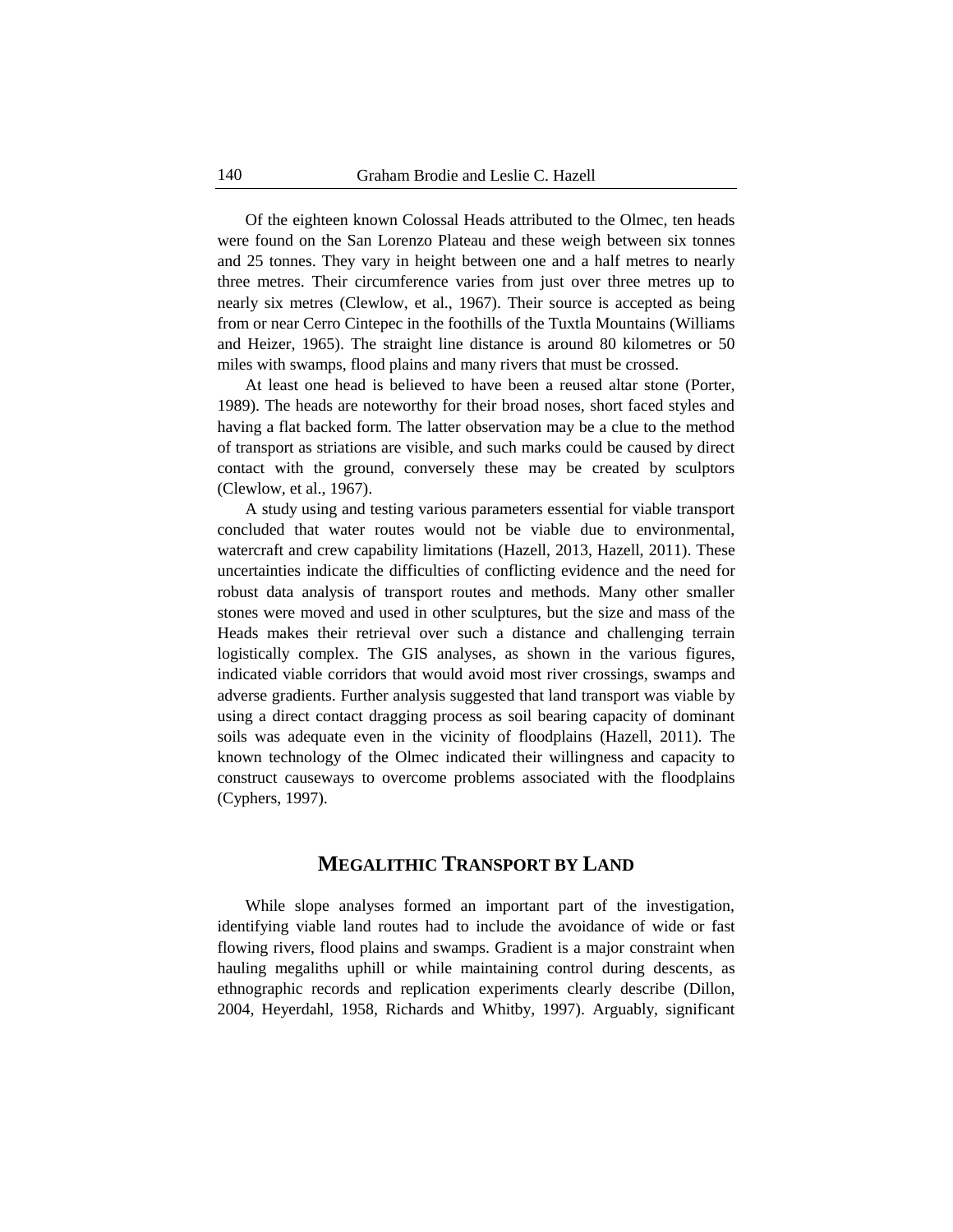labour sources influence transport pathways, so the location and size of villages may have also contributed to route choice. Some routes *appear* possible but seasonal variations change their viability.

Floodplains, swamps and river positions could all change over millennia. Using GIS, allowed us to establish a viable database of terrain features that included signs of a feature's past position, as in the example of ox bow lakes or lagoons. So it is possible to interpret past landscape features and take these into account during the analysis process.

This investigation was a theoretical exercise using GIS technology as an analytical and management research tool. It was limited as later comments will highlight.

In modern times, hauling large stones over long distances would be a mechanised process. Therefore our expectations of what was possible, in terms of capability, time frames and commitment, could be vastly different from those of prehistoric societies. With a limited archaeological record, our database and GIS software, allows interpretative analyses and comparative testing of potential scenarios to provide testable outcomes on the question of land transport routes.

#### **ESTABLISHING THE DATABASE**

1:250000 and 1:50000 survey maps were sourced to establish the database comprising themes of contours, rivers, swamps, soil types and vegetation (Figure 1). This data was combined with historical observations and contemporary archaeological surveys of land features where possible. Nevertheless these sources would not portray or indicate prehistoric terrain conditions, while hydrology dynamics would change the position of swamps and oxbow lakes on the floodplains. Such positional changes could not be expected to materially affect analytical outcomes, as pathways would shift marginally within the same area to suit these changes.

The management advantages of GIS database are well known (Longley et al. 2001) but its application to the Olmec research should be explained. The regional nature of the stone transport in Mesoamerica posed particular elements for which GIS tools were well suited. Nevertheless considerable scanning of hard copy maps and data processing was needed to form a comprehensive geo-database. In the early stages of this process it was evident that the resolution would determine interpretation quality required to generate a usable terrain model. This necessity became a compromise between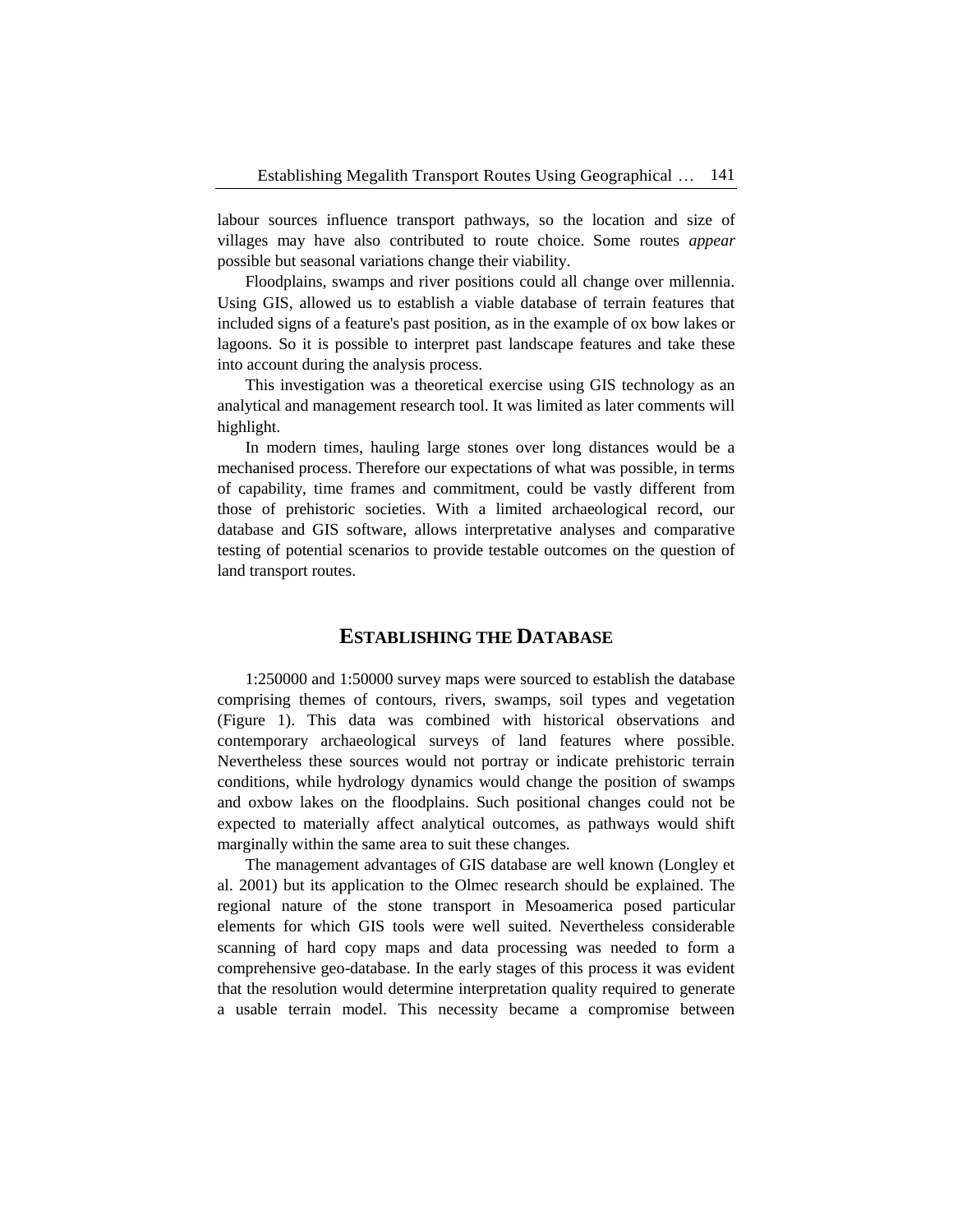practicalities of managing file sizes and the need for reasonably accurate data. Larger files allowed clear image processing, however file handling was limited by available hardware (Figure 2).

Our study began by developing a geographical surface model of the region using ArcView 3.2 software and its accompanying 3-D Analyst tool (Figure 3). This model allowed us to geo-spatially analyse slopes in an extensive landscape and identify potential transport corridors without the need for extensive individual pathway calculations. The surface model was developed using current topographical maps of the area. Without ground-truthing, our interpretation and digitising is subject to the tolerances and accuracy of the source survey maps. Error when using a Digital Elevation Model (DEM) and the associated slope tools in the GIS was expected during this assemblage process (Hageman and Bennett, 2000). The digitising process itself was understood to be another potential source for errors, which arise from interpretation. This was a problem that was noted by others as are strategies to minimize the problem (Bolstad, et al., 1990, Morad, et al., 1996).



Figure 1. Preliminary digitising using INEGI survey map 1:50000 (L. C. Hazell).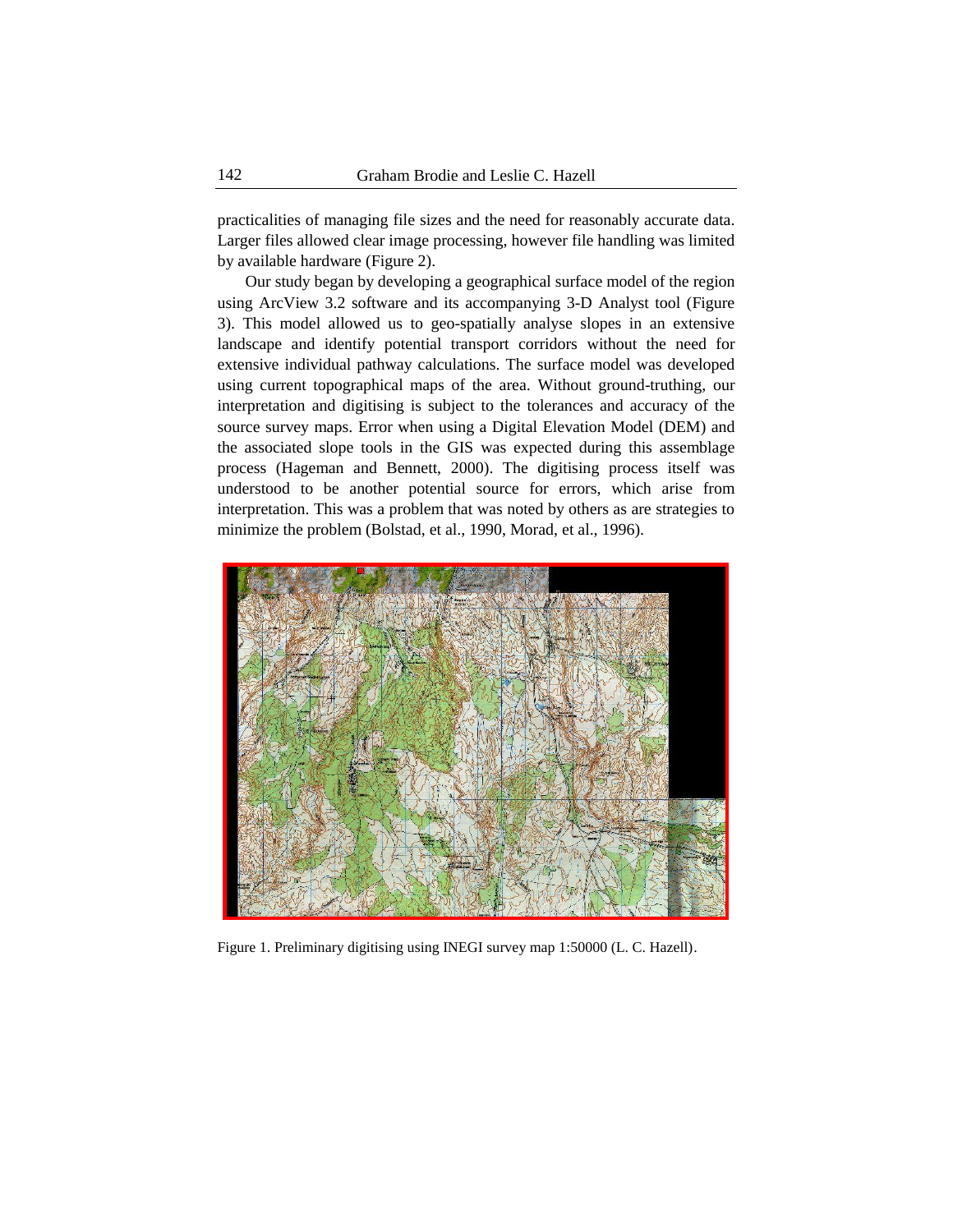



Figure 2. GIS matrixof the region after INEGI survey map 1:250000 (L.C. Hazell).



Figure 3. 3D terrain scene using ARC10 Scene (L.C. Hazell).

*In the background the Tuxtla Mountains can be seen whilethe San Lorenzo Plateau is in the centre foreground.*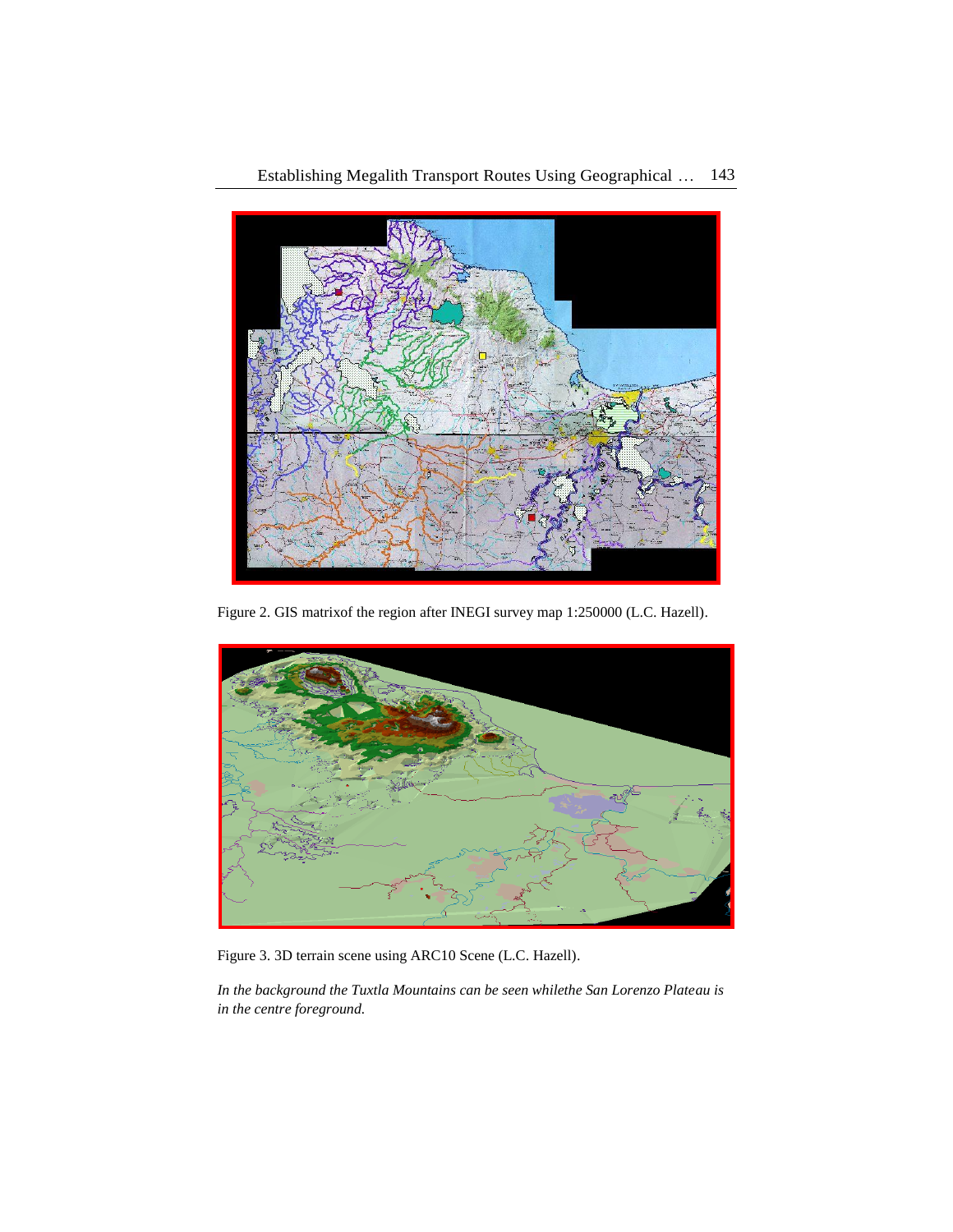The initial digitising procedure was undertaken using a HP 5100c flatbed scanner with a default scan speed for high quality scans. Resolution was set at a 150 dots per inch (DPI). Even with the larger scale of the survey maps, each map required at least four and sometimes six A4 scanned sheets that needed to be geo-located and joined in the GIS software. This also became a potential source of accumulative errors.

In an attempt to overcome these potential errors, digital photography was used on the original survey maps. The camera used in this process was a Digital SLR Nikon D1X with a 28-70mm 2.8 lens. The picture quality setting for this process was the RAW format with a resolution of 300dpi. The photographs were taken outside in a shaded area with natural light and a distance of 1 to 1.5m between the map and the camera. Generally, shutter speed was  $100<sup>th</sup>$  of a second, but the aperture was varied between f18 and f11 with a focal length between 42 and 31 mm, which when translated into 35 mm film equivalents, was between 63 mm and 46 mm. The advantage of speed and efficiency that was anticipated by this procedure was negated by a lack of map clarity and consequent limitations on interpretation of the final photographic images. This was in spite of enhancement using Adobe Photoshop 7 filters and image adjustments to the image sharpness, brightness and contrast.

With these disappointing results we returned to the initial process of joining A4 scanned images, see also (Hazell and Brodie, 2012).

To keep within a practical research time frame we adopted a multi-layered approach by capturing thematic layers from scanned 1:250,000 survey maps. In later analysis, maps with a scale of 1:50,000 were used to provide greater detail in specific areas of interest. All maps were scanned and enhanced using Adobe Photoshop 7 to improve legibility and associated accuracy during final digitisation. Nevertheless our interpretation of specific features such as contour position and value imposed limitations on final accuracy. Points on contour lines were inserted at changes in direction and intermediate points were included as frequently as possible to minimize error (Douglas and Peucker, 1973). The individual maps were joined into a matrix, as shown in Figure 3, from which an initial analysis could be undertaken. The contour data was then used to create a surface model of the landscape as a Triangular Irregular Network (TIN) that was formed from our digitised contour data (Figure 4).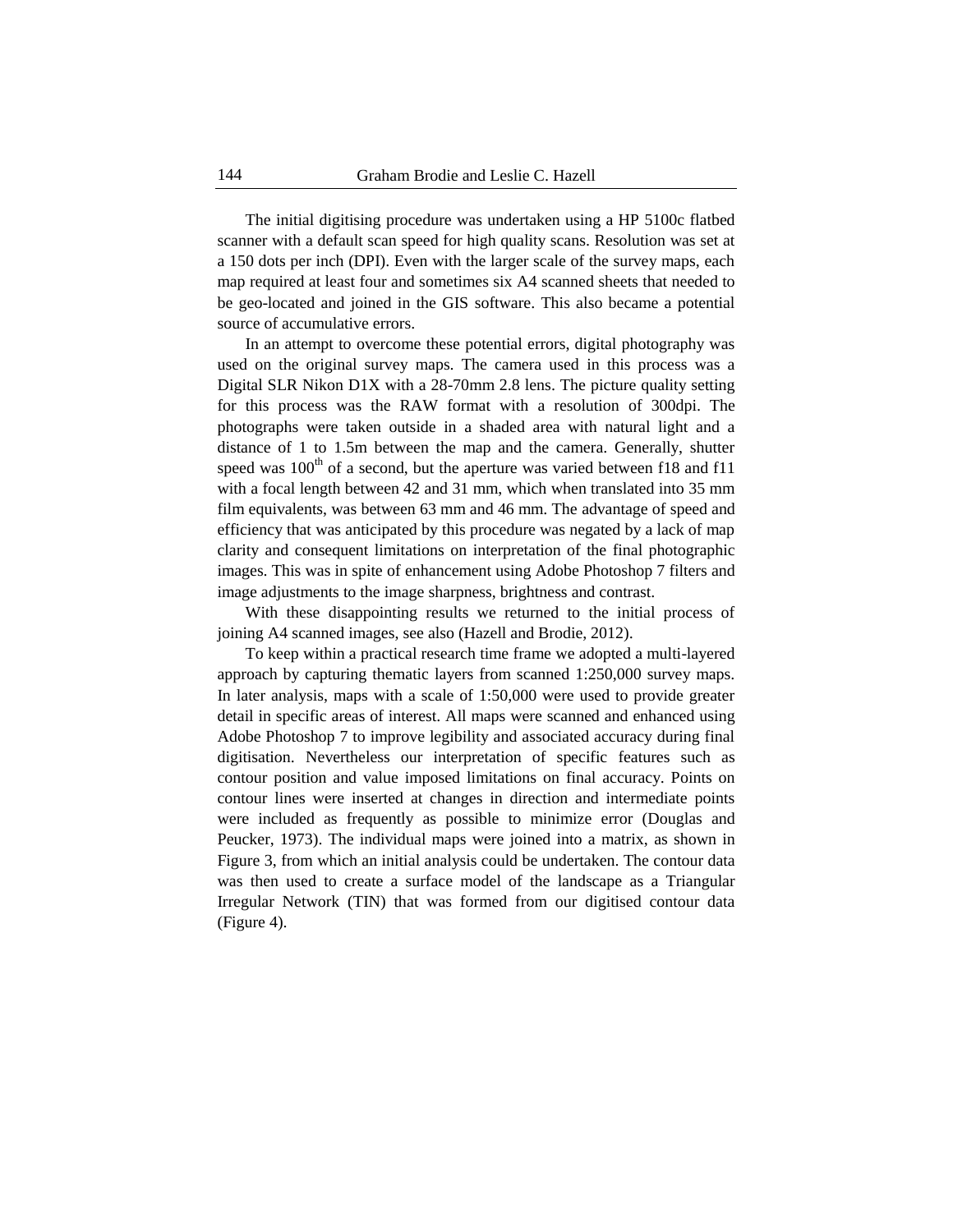

Figure 4. 3D scene of same area using Arcview 3.2 (L.C. Hazell).

*In the background errors noted in the text due to contour crossovers in digitising can be seen. These did not affect analyses.*

The slope gradient and 3D model tools produced analyses and representations with visible errors formed through contour crossing or incorrect digitising. This occurred with the earlier version of Arcview 3.2; however, when digitising contours using ARCMap 10, it was necessary to zoom in or deactivate the Snapping tool to avoid crossing contours or incorrect joining of different elevation contours. The same technique applies when editing vertices. This problem occurred only when contours were close to together.

In spite of this problem, only a small percentage of the final map area was affected and usually these contour crossings only occurred when contours were very close together indicating a steep gradient. This would automatically exclude these parts of the resulting terrain surface from consideration as a transport route because of the excessive gradients involved. Attempting to control a twenty tonne stone on steep downward slopes would have been impractical as replication and historical observation illustrated (Dillon, 2004, Heyerdahl, 1958, Richards and Whitby, 1997). In any case the analyses identified safer, more practical options that were nearby (Figure 5).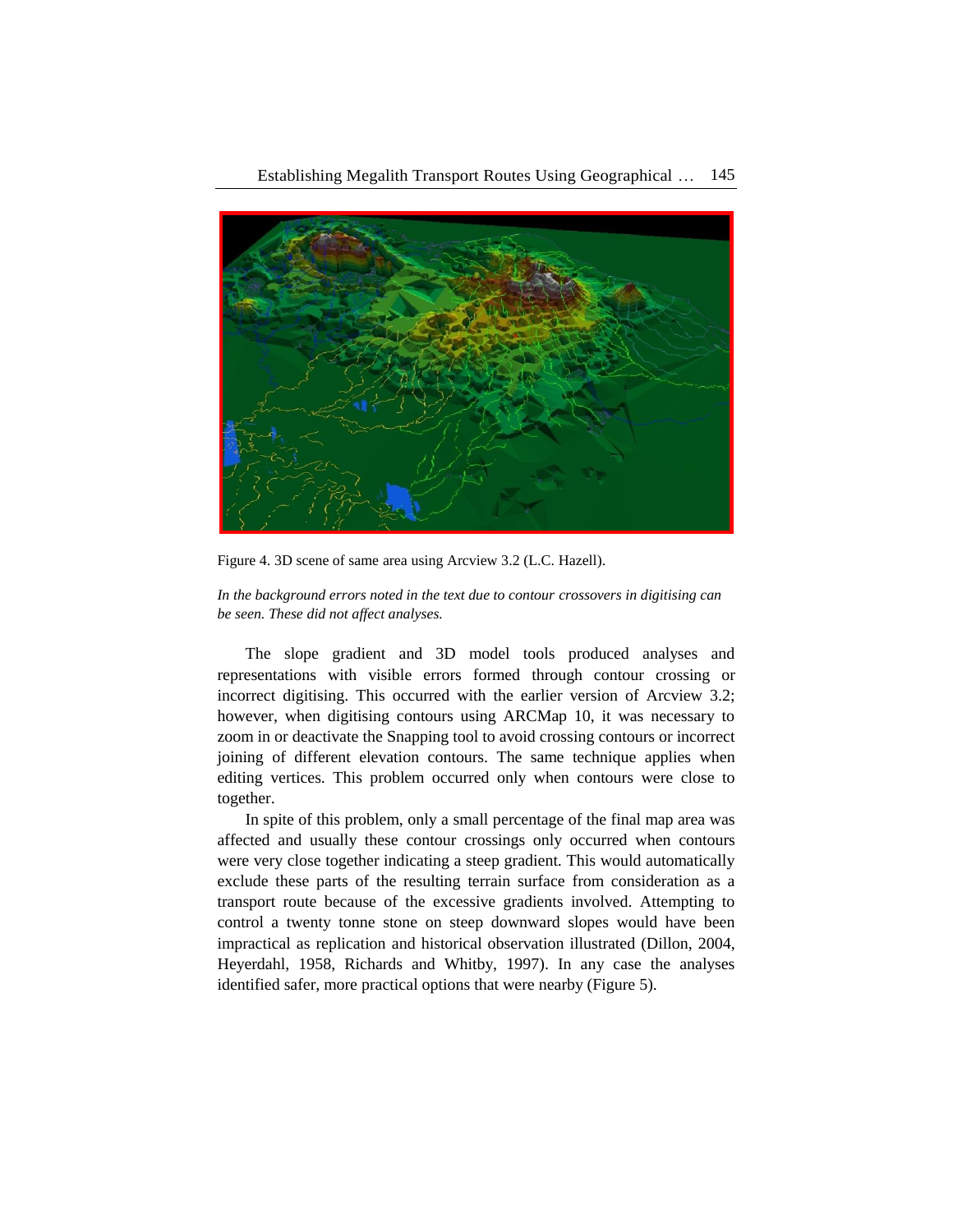

Figure 5. Detail of Slope Gradient analysis using Arcview 3.2 (L.C. Hazell).

*The darker pixels indicated the steeper gradients and generally these are gradients which modern roads or tracks follow.* 

The analysis could have been undertaken empirically by simply reading the contours on the map or trace likely routes that showed minimal grades and then marking these on photocopied survey maps. But this would have necessitated either assessing contour spacing visually or measuring and calculating the grade along a multitude of potential pathways. The study area exhibits complex landforms, reflecting their volcanic origins. Using the slope gradient tool in ArcView ensured consistent analyses. This is particularly valuable when working with large areas and small-scale maps. Slope is defined by pixel size. Adobe Photoshop pixel counts and grid value tools determined the ground area that each pixel represented on our maps. Therefore a linear distance of:  $\pm 40$  m on 1:250000 scale maps;  $\pm 16$  m at 1:50000 and  $\pm 4$ m for 1:16000 per pixel applied in our maps.

To manually sample slope grades at these scales would require analysis of each change of contour value across a potential pathway. The total fall from the source to the floodplain is some 400m in vertical height with contour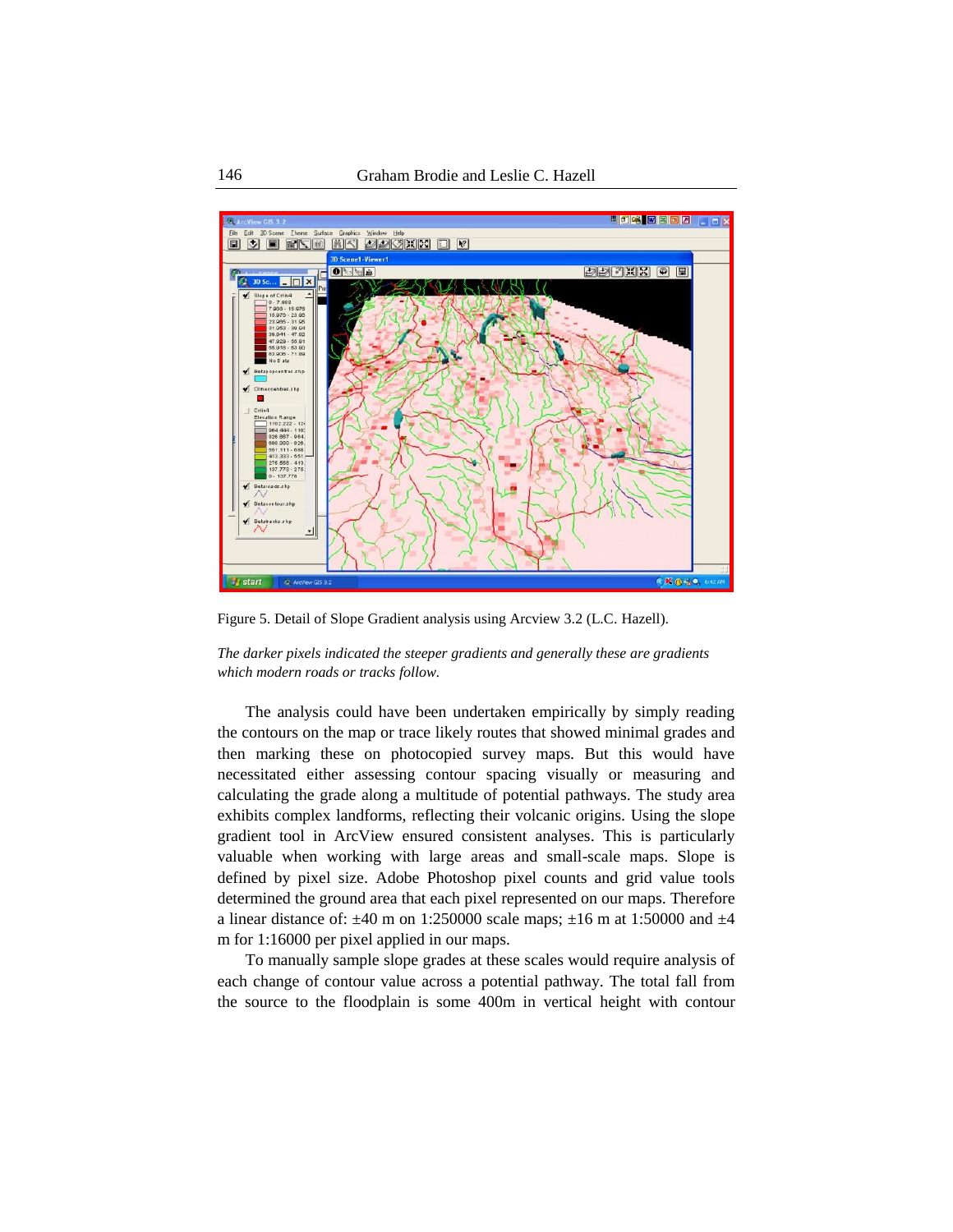intervals between 10 m and 20 m. Analysis of this area and gradient range would require between 50 and 260 individual measurements for each potential path even if this was confined to a width of only 500 metres. Therefore, the slope gradient tool is more efficient in research hours and provides acceptable accuracy for route options that can be used with other data such as soil types, vegetation and hydrology to corroborate likely pathways (Figure 6).



Figure 6. Route corridor options using Arcview 3.2 (L.C. Hazell).

## **LIMITATIONS ASSOCIATED WITH GIS APPLICATION TO THIS RESEARCH**

A major limitation in this study was the process of data acquisition. Digitising such extensive landscapes is always a challenging undertaking. Without access to large scale remote sensing technologies, this study relied on the digitisation and interpretation of topographical land survey maps. Errors in interpretation of contour lines do occur and may have influenced the gradient analysis; however the points of shallowest gradient in the landscape correspond to those parts of the digitised map which are easiest to interpret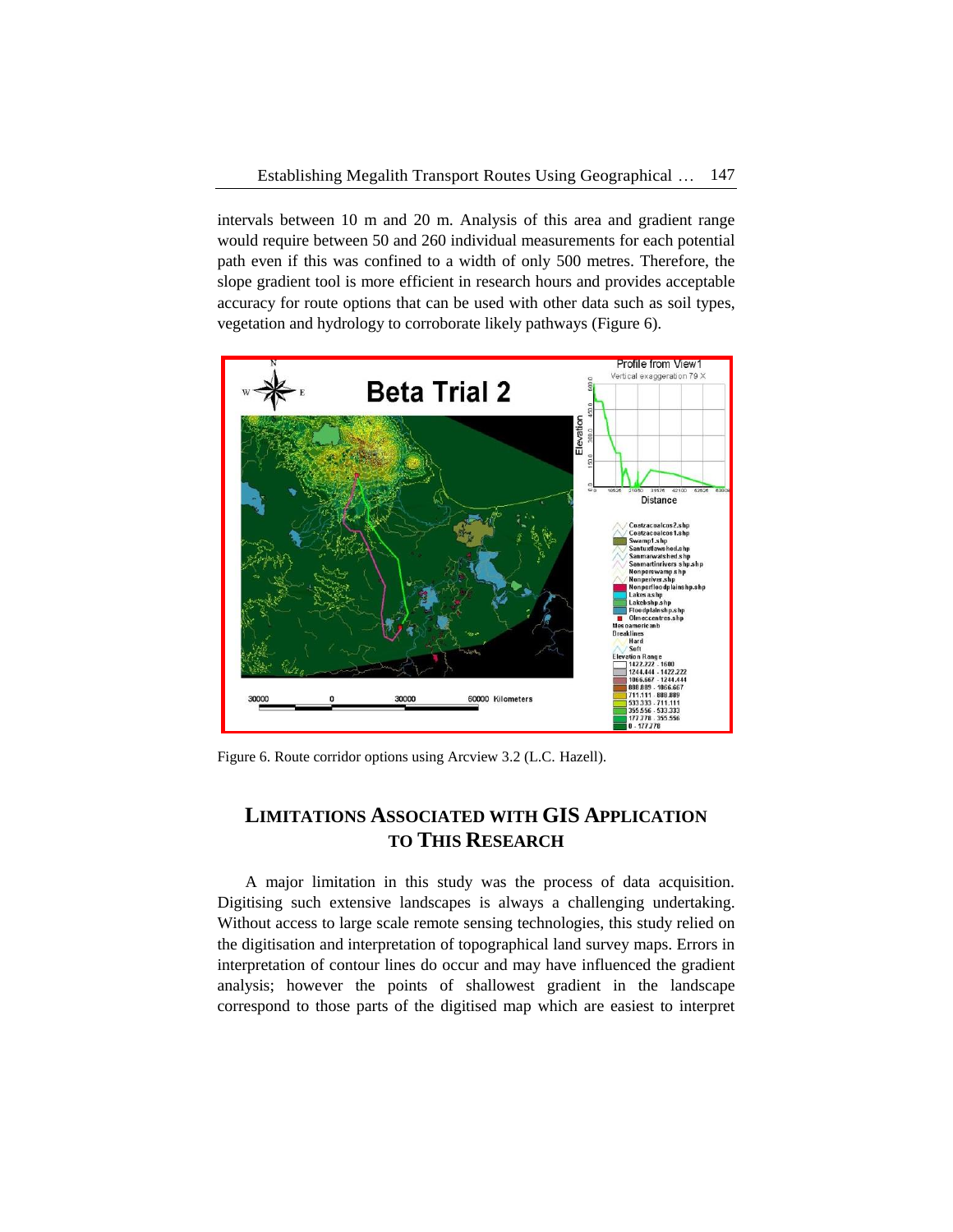accurately. Additionally, correlation between the route corridors identified by this method, show similar pathways to modern roads in the general area. Therefore the choice of potential transport paths, based on gradient analyses has validity. The benefits of GIS slope gradient and thematic database analyses are emphasised when linked to other research methodologies including: soil bearing capacity; friction coefficient studies; and other technology such as High Resolution Satellite image analysis. However we also noted some limitations while using GIS with this research:

- Care must be taken when using data from ARCView3.2 files and its coordinate systems with in ArcScene 10. The need to ground truth data is highlighted by this problem.
- ArcView 3.2 Slope gradient tool outcomes were easier to interpret than those derived from ArcView 10.

## **CONCLUSION**

The pathways identified in these analyses are not final solutions to the megalith transport problem; however a research project of this type and scale required a manageable protocol from which further research, including field surveys, could be established. The purpose of this paper was to highlight the value and options of using GIS software for doing this. We have noted some limitations in its use but we have also demonstrated how this technology contributed to this research. It is proposed further studies of Olmec land transport be undertaken on the basis of this work. Research is also proposed that will include megalith transport in Neolithic Britain, to retrieve the Bluestones used in Stonehenge and standing stones on the Orkney Islands. Utilising other GIS attributes, research will be extended to human energetic aspects of megalith use. This focus will include constructing various funerary enclosures at Nan Modal on Pohnpei and Palauan terraces in the Oceania region.

#### **ACKNOWLEDGMENTS**

LCH wishes to thank Melbourne University for access to GIS resources that allowed the work to be undertaken, La Trobe University for research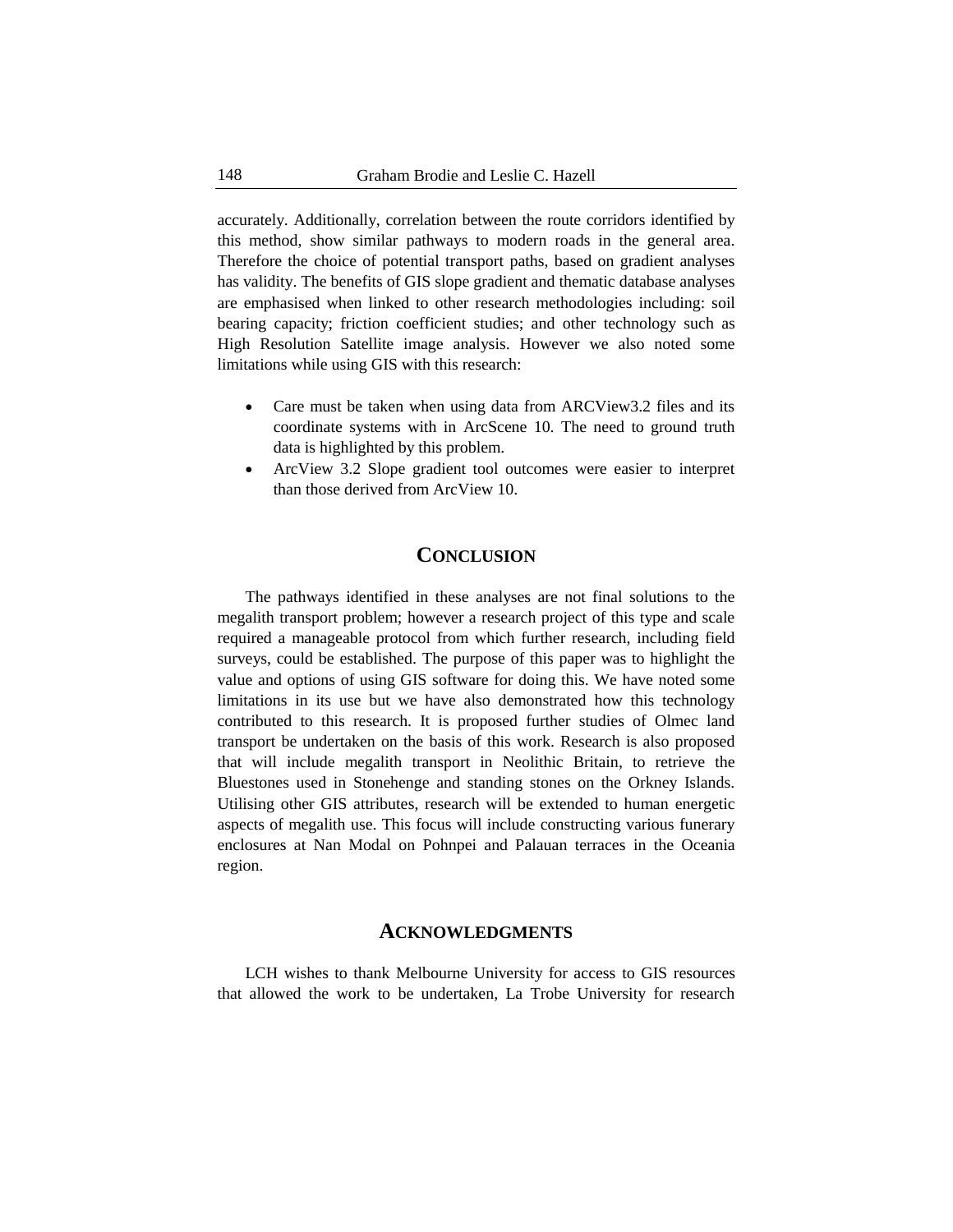grants enabling a field trip to Mexico as part of this research. He also thanks his wife, Dianne for all her useful comments, support and patience as this research evolved.

#### **REFERENCES**

- ArchaeoNews. (2004). Megalithic tradition is preserved in Indonesia, *Stone Pages*, 5th June 2004 ed.
- Bolstad, P. V., Gessler, P. & Lillesand, T. M. (1990). Positional uncertainty in digitized map data, *International Journal of Geographical Information Systems*, *4*, 399-412.
- Clewlow, C. W., Cowan, R. A., O' Connell, J. F. & Benemann, C. (1967). Colossal Heads of the Olmec Culture, Department of Anthropology, University of California, Berkeley.
- Cyphers, A. (1997). Olmec Architecture at San Lorenzo, in: Stark, B.L., Arnold 111, P.J. (Eds.), Olmec to Aztec, University of Arizona Press, Tucson, 96 - 114.
- Cyphers, A. (2006). Re: Olmec stone transport, in: leshazell@cnl.com.au (Ed.), Melbourne Australia.
- Dillon, P. (2004). Indonesia : *Megalithic Arts Struggle on*.
- Douglas, D. H. & Peucker, T. K. (1973). Algorithms for the reduction of the number of points required to represent a digitized line or its caricature, *The Canadian Cartographer*, *10*, 112-122.
- Hageman, J. B. & Bennett, D. A. (2000). Construction of Digital Elevation Models for Archaeological Applications, in: Westcott, K.L., Brandon, J.R. (Eds.), *Practical Applications of GIS for Archaeologists*, Taylor & Francis, London UK, 113-127.
- Harmon, D. b. P. (2005). Qala Yampu project: *Tiwanaku Experimental Archaeology*.
- Hazell, L. C. (2013). An Analysis of Log Raft Open Water Performance and Crew Capability to move Megaliths Pre-classic Olmec used for Colossal Head Sculptures, *Journal of Maritime Archaeology*, *8*.
- Hazell, L.C., Brodie, G., (2012). Applying GIS tools to define prehistoric megalith transport route corridors:Olmec megalith transport routes: a case study, *Journal of Archaeological Science*, 1-5.
- Hazell, L. C. (2011). An Investigation of Olmec water and land megalith transport methods and route options, School of Historical and European